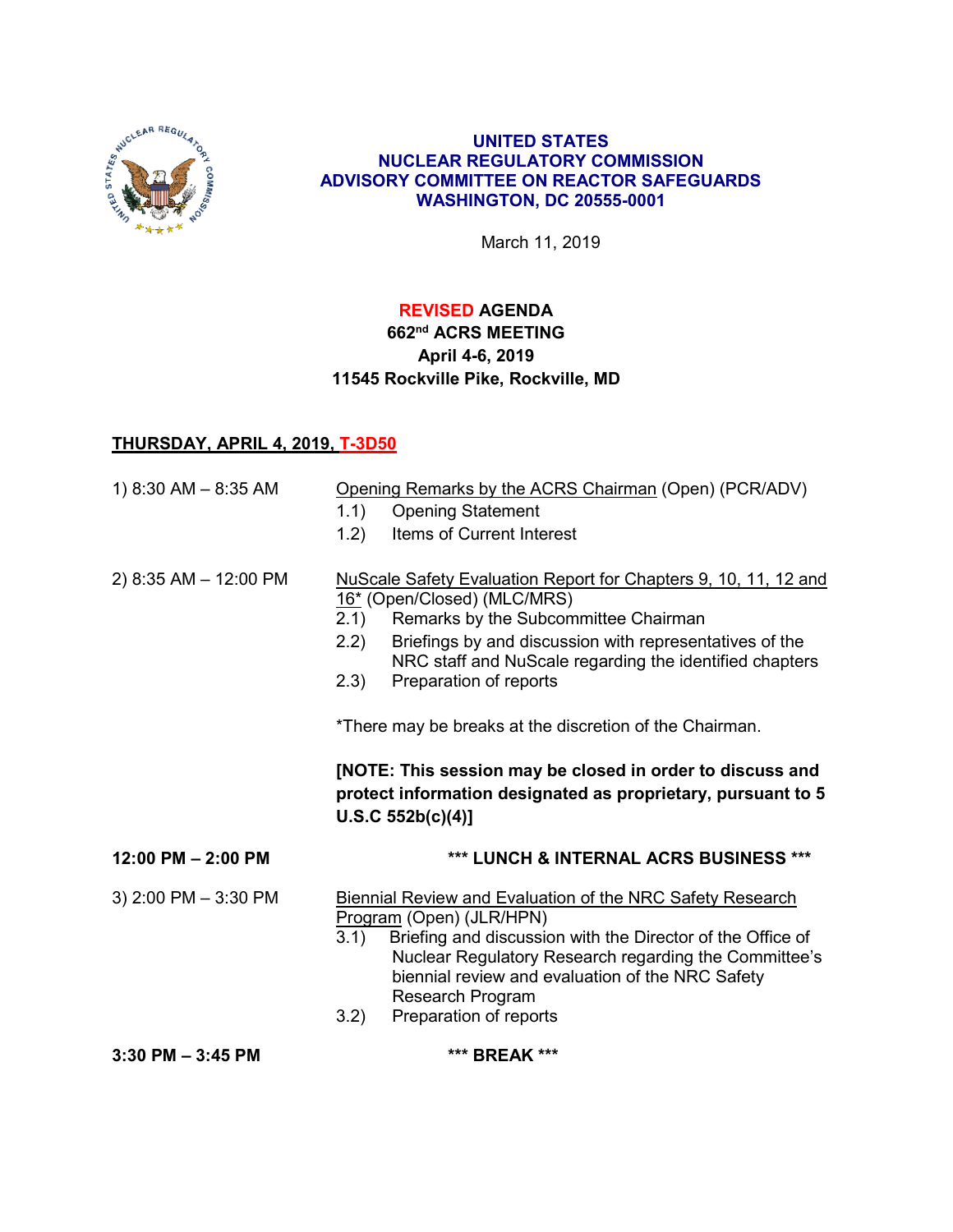### 4) 3:45 PM – 6:00 PM Preparation of ACRS Reports/Retreat (Open/Closed)

- 4.1) NuScale Safety Evaluation Report for Chapters 9, 10, 11, 12 and 16 (MLC/MRS)
- 4.2) Retreat Discussion

**[NOTE: A portion of this session may be closed in order to discuss and protect information designated as proprietary, pursuant to 5 U.S.C 552b(c)(4)]**

**[NOTE: A portion of this meeting may be closed pursuant to 5 U.S.C. 552b (c) (2) and (6) to discuss organizational and personnel matters that relate solely to internal personnel rules and practices of the ACRS, and information the release of which would constitute a clearly unwarranted invasion of personal privacy.]**

### **FRIDAY, APRIL 5, 2019, T-3D50**

- 5) 8:30 AM 10:00 AM Future ACRS Activities/Report of the Planning and Procedures Subcommittee and Reconciliation of ACRS Comments and Recommendations (Open/Closed) (PCR/ADV) 5.1) Discussion of the recommendations of the Planning and Procedures Subcommittee regarding items proposed for
	- consideration by the Full Committee during future ACRS meetings 5.2) Report of the Planning and Procedures Subcommittee on
	- matters related to the conduct of ACRS business, including anticipated workload and member assignments
	- 5.3) Discussion of the responses from the NRC Executive Director for Operations to comments and recommendations included in recent ACRS reports and letters
	- 5.4) Preparation of reports
	- 5.5) Retreat Discussion

**[NOTE: A portion of this meeting may be closed pursuant to 5 U.S.C. 552b (c) (2) and (6) to discuss organizational and personnel matters that relate solely to internal personnel rules and practices of the ACRS, and information the release of which would constitute a clearly unwarranted invasion of personal privacy.]**

**[NOTE: A portion of this session may be closed in order to discuss and protect information designated as proprietary, pursuant to 5 U.S.C 552b(c)(4)]**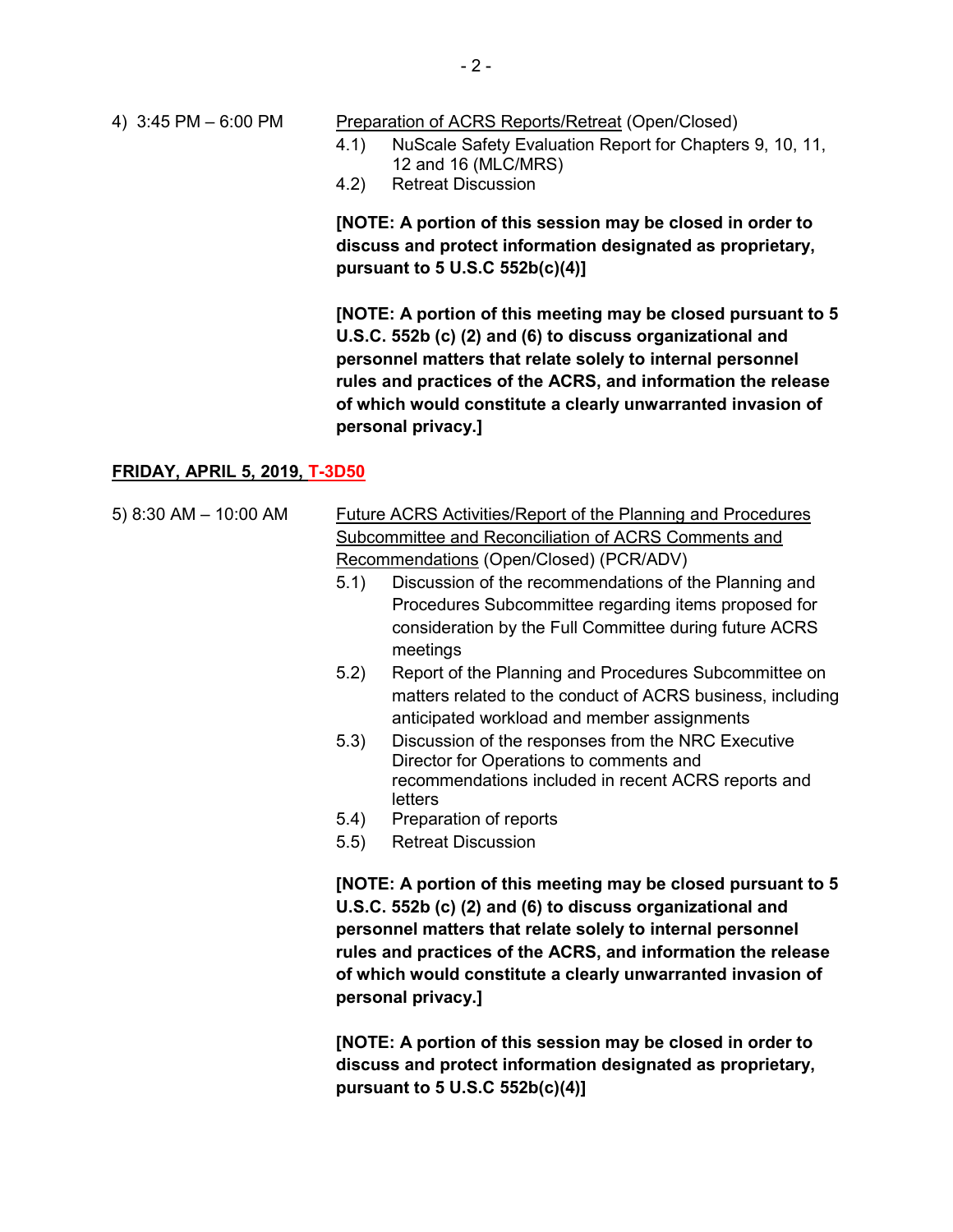| 10:00 AM - 10:15 AM                    | *** BREAK ***                                                                                                                                                                                                                                                                                                                                |
|----------------------------------------|----------------------------------------------------------------------------------------------------------------------------------------------------------------------------------------------------------------------------------------------------------------------------------------------------------------------------------------------|
| 6) 10:15 AM - 12:00 PM                 | Preparation of ACRS Reports/Retreat (Open/Closed)                                                                                                                                                                                                                                                                                            |
|                                        | 6.1)<br>Continue discussion of the proposed ACRS report(s) listed<br>under Item 4                                                                                                                                                                                                                                                            |
|                                        | 6.2)<br><b>Retreat Discussion</b>                                                                                                                                                                                                                                                                                                            |
|                                        | [NOTE: A portion of this session may be closed in order to<br>discuss and protect information designated as proprietary,<br>pursuant to 5 U.S.C 552b(c)(4)]                                                                                                                                                                                  |
|                                        | [NOTE: A portion of this meeting may be closed pursuant to 5<br>U.S.C. 552b (c) (2) and (6) to discuss organizational and<br>personnel matters that relate solely to internal personnel<br>rules and practices of the ACRS, and information the release<br>of which would constitute a clearly unwarranted invasion of<br>personal privacy.] |
| 12:00 PM - 1:00 PM                     | *** LUNCH ***                                                                                                                                                                                                                                                                                                                                |
| 7) 1:00 PM - 6:00 PM                   | Preparation of ACRS Reports/Retreat (Open/Closed)<br>Continue discussion of the proposed ACRS report(s) listed<br>7.1)<br>under Item 4                                                                                                                                                                                                       |
|                                        | <b>Retreat Discussion</b><br>7.2)                                                                                                                                                                                                                                                                                                            |
|                                        | [NOTE: A portion of this session may be closed in order to<br>discuss and protect information designated as proprietary,<br>pursuant to 5 U.S.C 552b(c)(4)]                                                                                                                                                                                  |
|                                        | [NOTE: A portion of this meeting may be closed pursuant to 5<br>U.S.C. 552b (c) (2) and (6) to discuss organizational and<br>personnel matters that relate solely to internal personnel<br>rules and practices of the ACRS, and information the release<br>of which would constitute a clearly unwarranted invasion of<br>personal privacy.] |
| <b>SATURDAY, APRIL 6, 2019, T-3D50</b> |                                                                                                                                                                                                                                                                                                                                              |

8) 8:30 AM – 12:00 PM Preparation of ACRS Reports/Retreat (Open/Closed) 8.1) Continue discussion of the proposed ACRS report(s) listed under Item 4

8.2) Retreat Discussion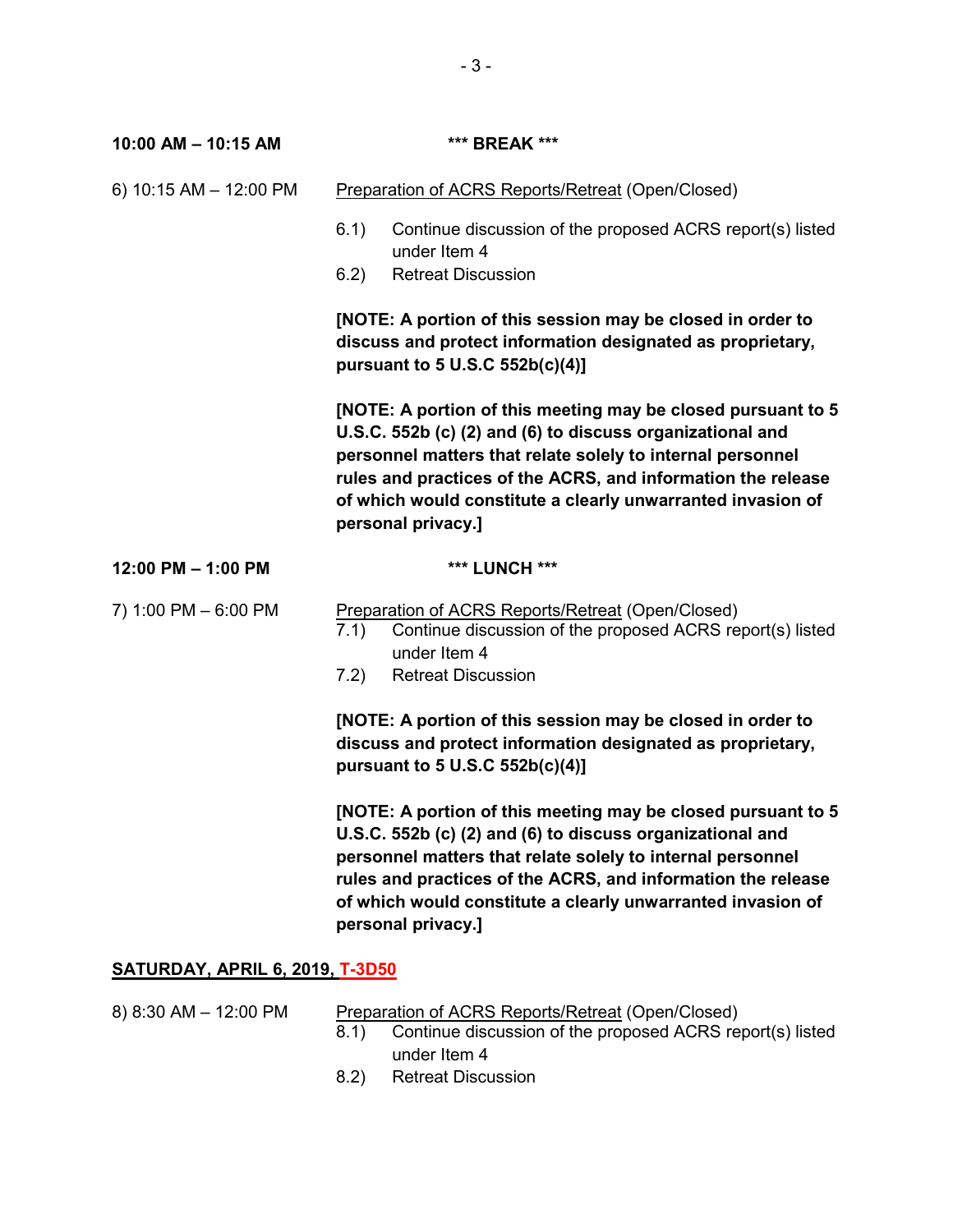**[NOTE: A portion of this meeting may be closed pursuant to 5 U.S.C. 552b (c) (2) and (6) to discuss organizational and personnel matters that relate solely to internal personnel rules and practices of the ACRS, and information the release of which would constitute a clearly unwarranted invasion of personal privacy.]**

### **NOTES:**

- The bridgeline number for the meeting is 866-822-3032, passcode 8272423#.
- When appropriate, members of the public and representatives of the nuclear industry may provide their views during the briefings.
- During the meeting, 301-415-7360 should be used in order to contact anyone in the ACRS Office.
- Presentation time should not exceed 50 percent of the total time allocated for a given item. The remaining 50 percent of the time is reserved for discussion.
- Thirty five (35) hard copies and one (1) electronic copy of the presentation materials should be provided to the ACRS in advance of the briefing.
- One (1) electronic copy of each presentation should be emailed to the Designated Federal Official 1 day before the meeting. If an electronic copy cannot be provided within this timeframe, presenters should provide the Designated Federal Official with a CD containing each presentation at least 30 minutes before the meeting.
- **The room location has changed from T2D10 to T3D50**